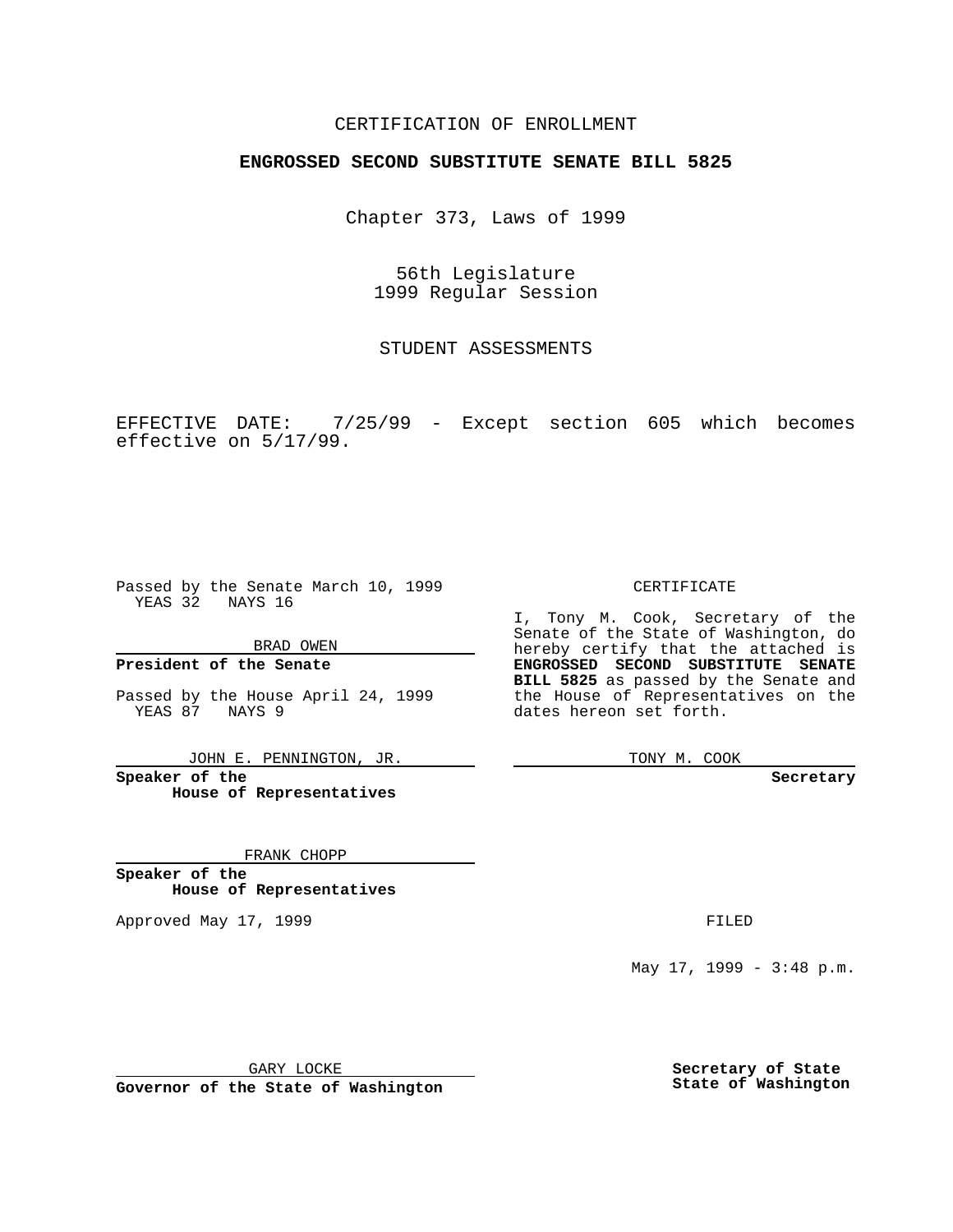# **ENGROSSED SECOND SUBSTITUTE SENATE BILL 5825** \_\_\_\_\_\_\_\_\_\_\_\_\_\_\_\_\_\_\_\_\_\_\_\_\_\_\_\_\_\_\_\_\_\_\_\_\_\_\_\_\_\_\_\_\_\_\_

\_\_\_\_\_\_\_\_\_\_\_\_\_\_\_\_\_\_\_\_\_\_\_\_\_\_\_\_\_\_\_\_\_\_\_\_\_\_\_\_\_\_\_\_\_\_\_

Passed Legislature - 1999 Regular Session

#### **State of Washington 56th Legislature 1999 Regular Session**

**By** Senate Committee on Ways & Means (originally sponsored by Senator McAuliffe; by request of Commission on Student Learning and Superintendent of Public Instruction)

Read first time 03/05/1999.

 AN ACT Relating to student assessments; amending RCW 28A.300.310, 28A.300.320, 28A.230.190, 28A.230.230, 28A.630.885, 28A.230.250, and 28A.230.195; adding a new section to chapter 28A.230 RCW; creating a new section; repealing RCW 28A.230.210, 28A.230.220, and 28A.230.240; repealing 1998 c 225 s 3 (uncodified); repealing 1995 c 209 s 3 (uncodified); repealing 1995 c 209 s 2 and 1992 c 141 s 203 (uncodified); and declaring an emergency.

8 BE IT ENACTED BY THE LEGISLATURE OF THE STATE OF WASHINGTON:

# 9 **Part 1**

## 10 **Second Grade Accuracy and Fluency Assessment**

11 **Sec. 101.** RCW 28A.300.310 and 1997 c 262 s 2 are each amended to 12 read as follows:

13 (1) The superintendent of public instruction shall identify a 14 collection of ((tests)) reading passages and assessment procedures that 15 can be used to measure second grade oral reading accuracy and fluency 16 skills. The purpose of the second grade reading ((test)) assessment is 17 to provide information to parents, teachers, and school administrators 18 on the level of acquisition of oral reading accuracy and fluency skills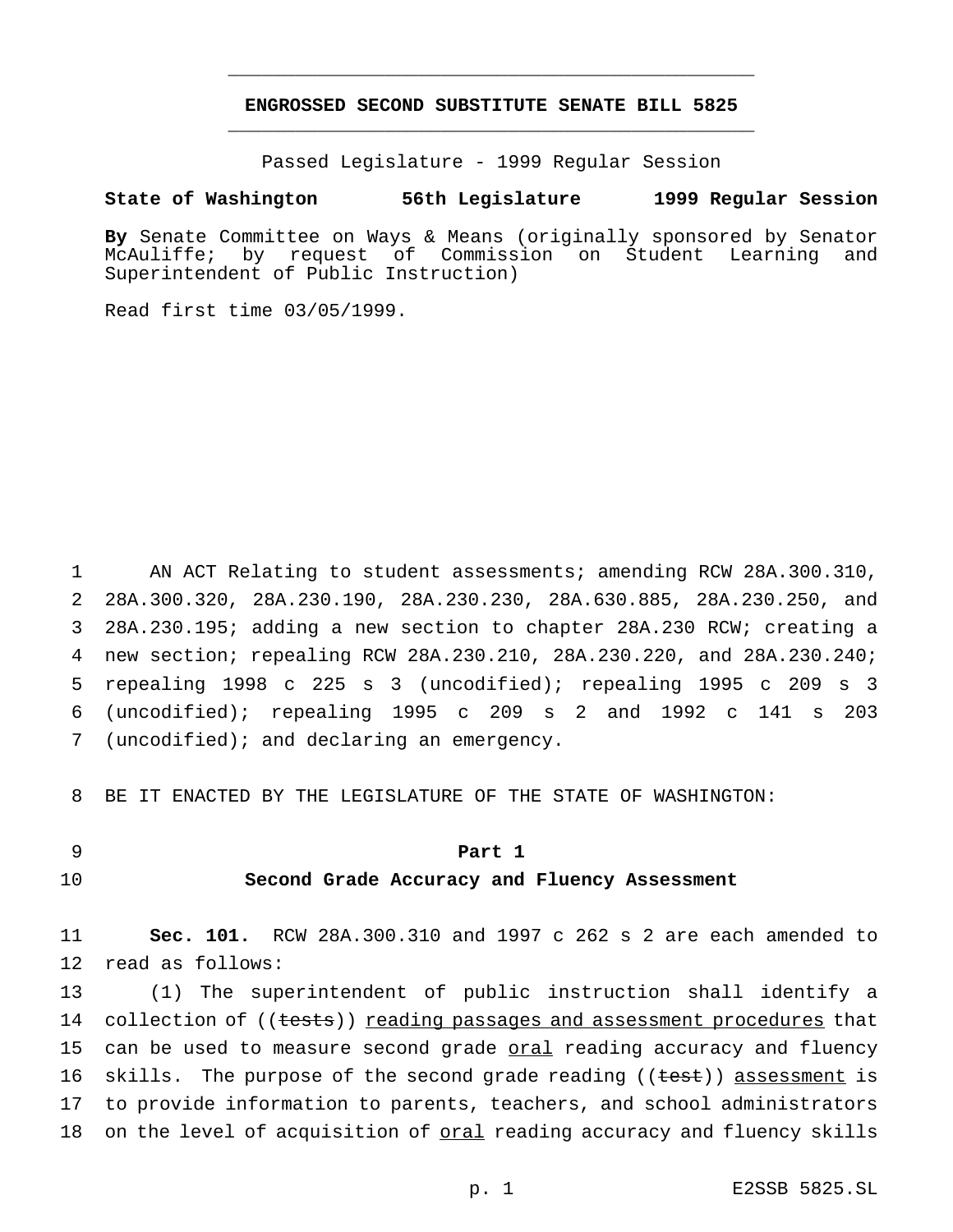1 of each student at the beginning of second grade. The assessment 2 procedures and each of the ((tests)) reading passages in the collection 3 must:

4 (a) Provide a reliable and valid measure of  $((\{a\})$  a student's 5 oral reading accuracy and fluency skills;

6 (b) Be able to be individually administered;

 (c) Have been approved by a panel of nationally recognized professionals in the area of beginning reading, whose work has been published in peer-reviewed education research journals, and 10 professionals in the area of measurement and assessment; and

11 (d) Assess student skills in recognition of letter sounds, phonemic 12 awareness, word recognition, and reading connected text. Text used for 13 the test of fluency must be ordered in relation to difficulty.

14 (2) The superintendent of public instruction shall select ((tests)) 15 reading passages for use by schools and school districts participating 16 in pilot projects under RCW 28A.300.320 during the 1997-98 school year. 17 The final collection must be selected by June 30, 1998. The 18 superintendent of public instruction may add reading passages to the 19 initial list if the passages are comparable in format to the initial 20 passages approved by the expert panel in subsection (1) of this 21 section.

22 (3) The superintendent of public instruction shall develop a per-23 pupil cost for ((each of)) the ((tests)) assessments in the collection 24 that details the costs for administering the assessments, booklets, 25 scoring ((services)), and training required to reliably administer the 26 test. To the extent funds are appropriated, the superintendent of 27 public instruction shall pay for the cost of administering and scoring 28 the assessments, booklets or other ((testing)) assessment material, 29 ((scoring services,)) and training required to administer the test.

30 **Sec. 102.** RCW 28A.300.320 and 1998 c 319 s 201 are each amended to 31 read as follows:

32 (1) The superintendent of public instruction shall create a pilot 33 project to identify which second grade reading ((tests)) assessments 34 selected under RCW 28A.300.310 will be included in the final collection 35 of ((tests)) assessments that must be available by June 30, 1998.

36 (2) Schools and school districts may voluntarily participate in the 37 second grade reading test pilot projects in the 1997-98 school year. 38 Schools and school districts voluntarily participating in the pilot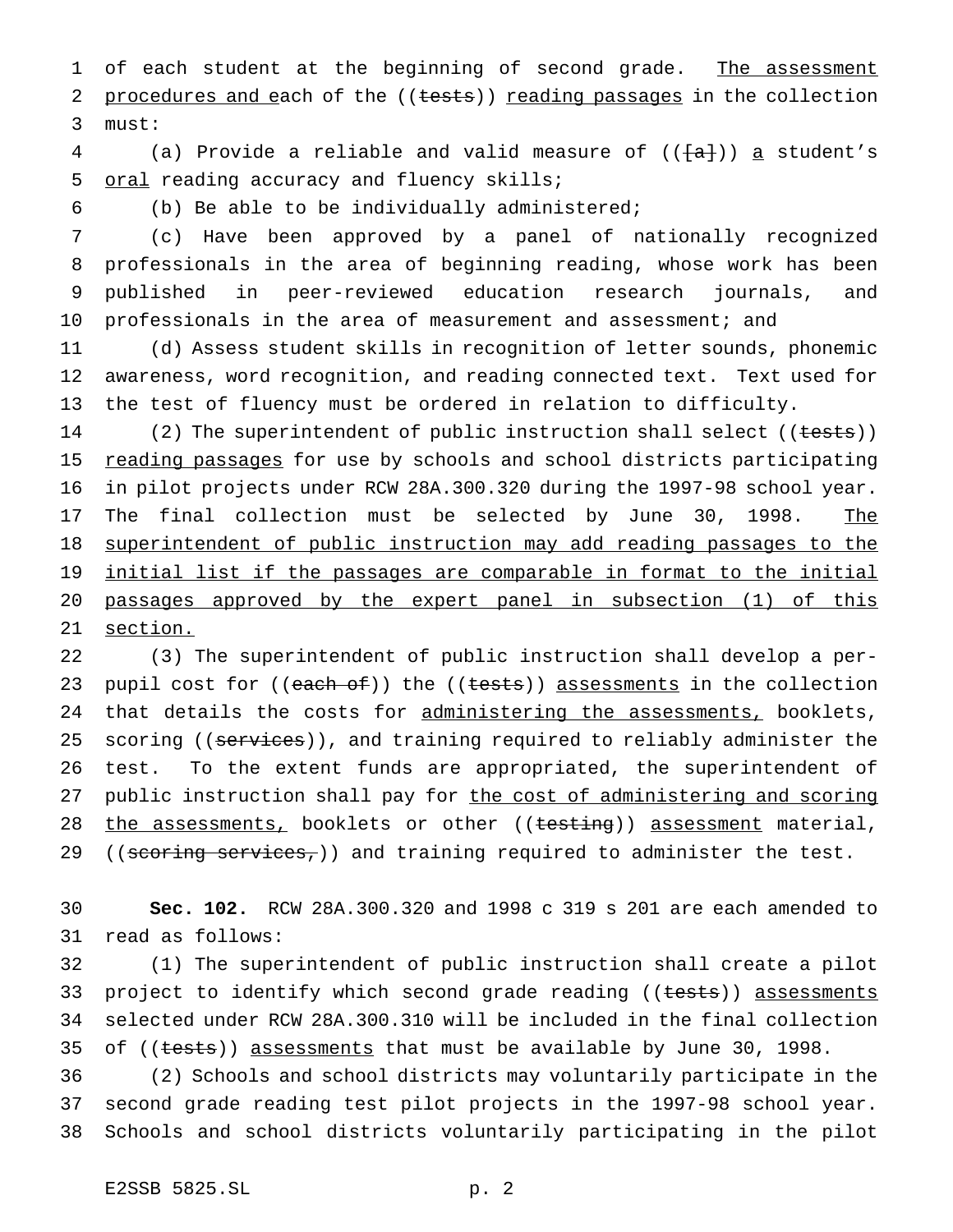1 project test are not required to have the results available by the fall 2 parent-teacher conference.

3 (3)(a) Starting in the 1998-99 school year, school districts must 4 select ((a test)) an assessment from the collection adopted by the 5 superintendent of public instruction. Selection must be at the entire 6 school district level ((and must remain in place at that school 7 district for at least three years)).

8 (b) The second grade reading ((test)) assessment selected by the 9 school district must be administered annually in the fall beginning 10 with the 1998-99 school year. Students who score substantially below 11 grade level when ((tested)) assessed in the fall shall be ((tested)) 12 assessed at least one more time during the second grade. ((Test)) 13 Assessment performance deemed to be "substantially below grade level" 14 is to be determined for each  $((\text{test}))$  passage in the collection by the 15 superintendent of public instruction ((during the pilot year of 1997- $16 \t 98$ ).

17 (c) If a student, while taking the ((<del>test</del>)) assessment, reaches a 18 point at which the student's performance will be considered 19 "substantially below grade level" regardless of the student's 20 performance on the remainder of the  $((test))$  assessment, the  $((test))$ 21 assessment may be discontinued.

22 (d) Each school must have the ((test)) assessment results available 23 by the fall parent-teacher conference. Schools must notify parents 24 about the second grade reading ((test)) assessment during the 25 conferences, inform the parents of their students' performance on the 26 ((test)) assessment, identify actions the school intends to take to 27 improve the child's reading skills, and provide parents with strategies 28 to help the parents improve their child's score.

### 29 **Part 2**

# 30 **Changes to Third Grade Basic Skills Norm-Referenced Test**

31 **Sec. 201.** RCW 28A.230.190 and 1998 c 319 s 202 are each amended to 32 read as follows:

33 (1) School districts shall ((test)) assess students for second 34 grade reading accuracy and fluency skills starting in the 1998-99 35 school year as provided in RCW 28A.300.320.

36 (2) The superintendent of public instruction shall prepare and 37 conduct, with the assistance of school districts, a norm-referenced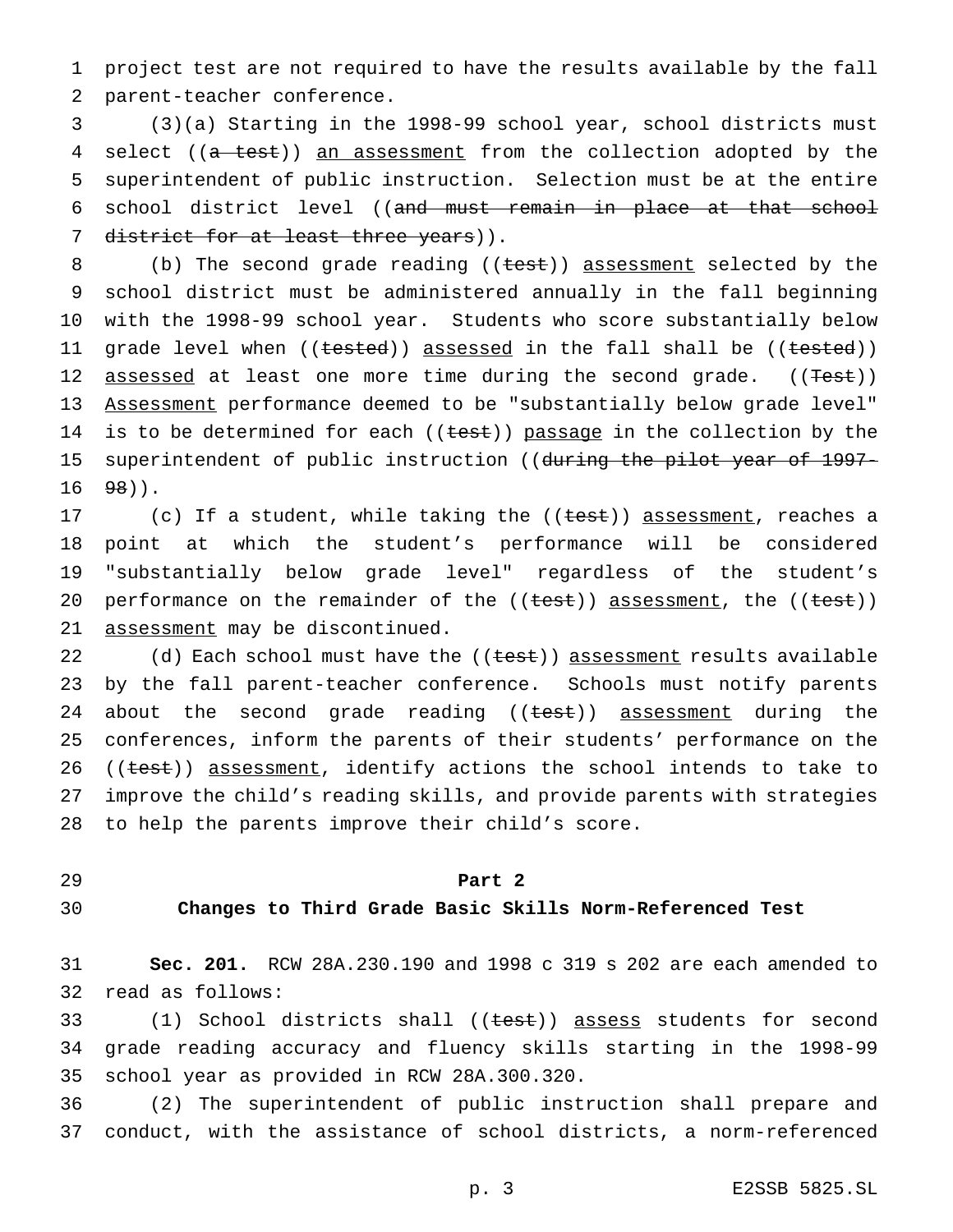standardized achievement test to be given annually to all pupils in 2 grade three. The test shall assess students' basic skills in reading 3 and mathematics((, and shall focus upon appropriate input variables)). 4 Results of such tests and relevant student, school, and district 5 characteristics shall be compiled annually by the superintendent of public instruction, who shall make those results available annually to 7 the public, to the legislature, to all local school districts, and subsequently to parents of those children tested. The results shall 9 allow parents to ascertain the achievement levels ((and input 10 variables)) of their children as compared with the other students 11 within the district, the state<sub>r</sub> and( $(\frac{1}{2} + \frac{1}{2})$ ) the nation. 12 (((3) The superintendent of public instruction shall report

 annually to the legislature on the achievement levels of students in 14 grade three.))

# **Part 3 Sixth Grade Basic Skills Norm-Referenced Test**

 NEW SECTION. **Sec. 301.** A new section is added to chapter 28A.230 RCW to read as follows:

 The superintendent of public instruction shall prepare and conduct, with the assistance of school districts, a norm-referenced standardized achievement test to be given annually to all pupils in grade six. The test shall assess students' basic skills in reading/language arts and mathematics. Results of such tests and relevant student, school, and district characteristics shall be compiled by the superintendent of public instruction, who shall make those results available annually to the public, to the legislature, to all local school districts, and subsequently to parents of those children tested. The results shall allow parents to ascertain the achievement levels of their children as compared with the other students within the district, the state, and the nation.

# **Part 4 Ninth Grade Norm-Referenced Test and Interest Inventory**

 **Sec. 401.** RCW 28A.230.230 and 1990 c 101 s 2 are each amended to read as follows: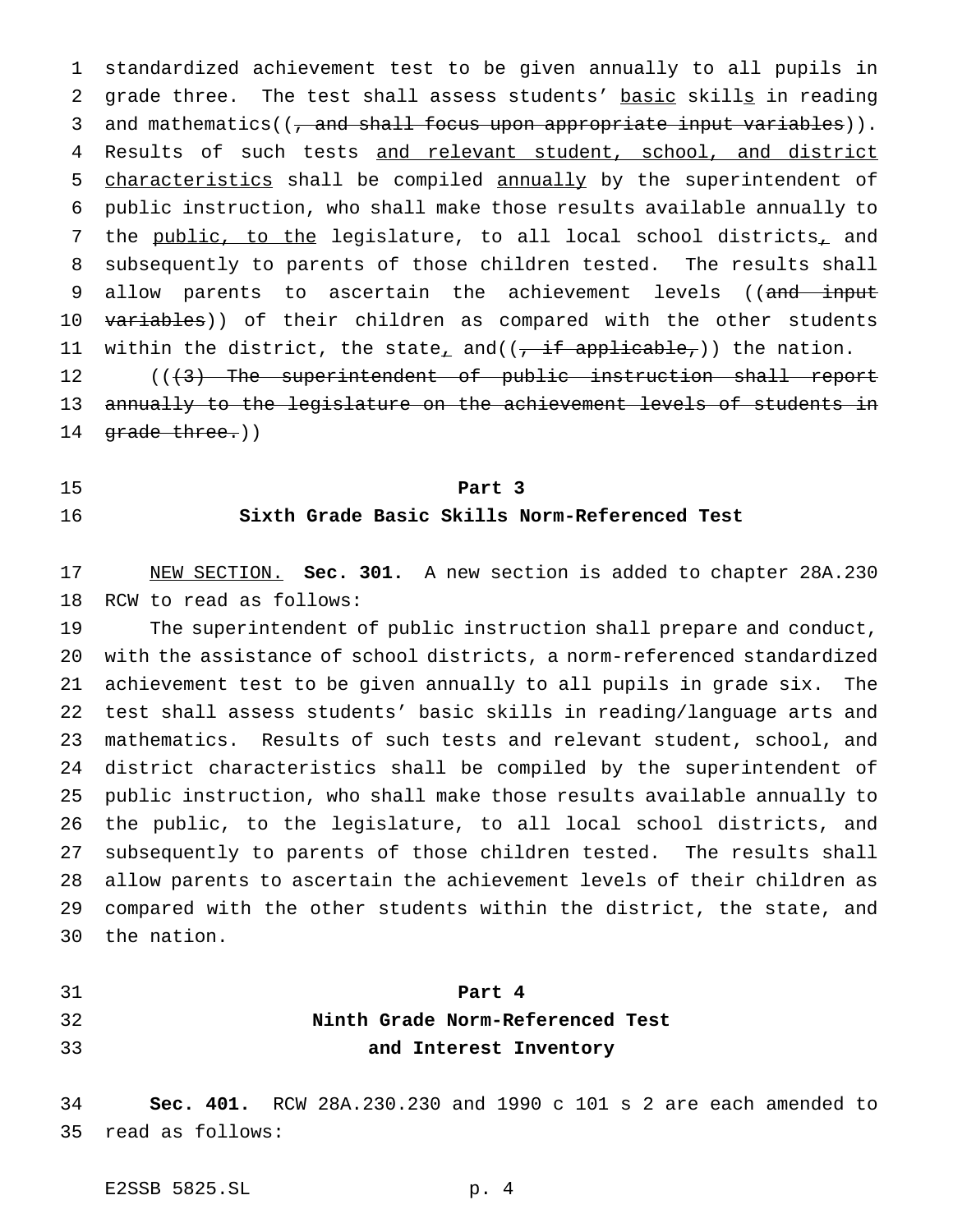(1) The superintendent of public instruction shall prepare and conduct, with the assistance of school districts, an annual assessment 3 of all students in the ((eighth)) ninth grade. The purposes of the assessment are to assist students, parents, and teachers in the planning and selection of appropriate high school courses for students and to provide information about students' current academic 7 proficiencies both in the basic skills of reading( $(\tau)$ )/language arts 8 and mathematics, ((and language,)) and in the reasoning and thinking skills essential for successful entry into those courses required for high school graduation. The assessment shall also include the collection of information about students' interests and plans for high 12 school and beyond and ((may)) shall include the collection of other related student and school information. The superintendent of public 14 instruction shall make the results of the assessment and relevant 15 student, school, and district characteristics available annually to the public, to the legislature, and to all school districts, which shall in turn make them available to students, parents, and teachers in a timely 18 fashion ((and in a manner consistent with the purposes of RCW 28A.230.220 through 28A.230.260)).

 (2) Upon request, the superintendent of public instruction shall make available to requesting school districts the inventory used to 22 collect information about students' interests and plans for high school 23 and beyond for use by students in the eighth grade. To the extent 24 funds are appropriated, the superintendent shall provide the inventory, tabulation services, and reporting at no cost or at reduced cost to school districts.

## **Part 5**

# **Washington Assessment of Student Learning - Science, Social Studies, Arts, Health, and Fitness Assessments**

 **Sec. 501.** RCW 28A.630.885 and 1998 c 225 s 1 are each amended to read as follows:

 (1) The Washington commission on student learning is hereby established. The primary purposes of the commission are to identify the knowledge and skills all public school students need to know and be able to do based on the student learning goals in RCW 28A.150.210, to develop student assessment and school accountability systems, to review current school district data reporting requirements and make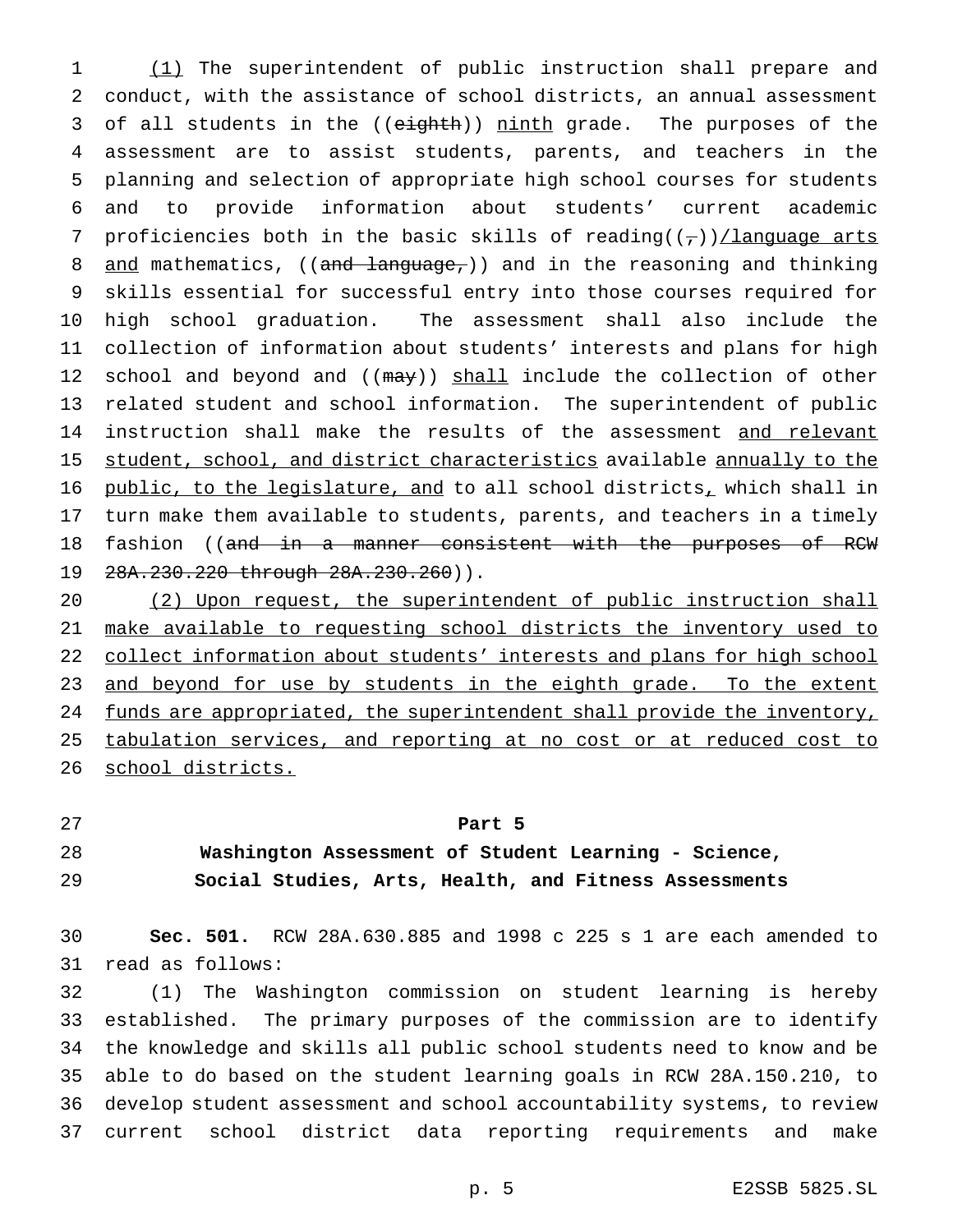recommendations on what data is necessary for the purposes of accountability and meeting state information needs, and to take other steps necessary to develop a performance-based education system. The commission shall include three members of the state board of education, three members appointed by the governor before July 1, 1992, and five members appointed no later than June 1, 1993, by the governor elected in the November 1992 election. The governor shall appoint a chair from the commission members, and fill any vacancies in gubernatorial appointments that may occur. The state board of education shall fill any vacancies of state board of education appointments that may occur. In making the appointments, educators, business leaders, and parents shall be represented, and nominations from state-wide education, business, and parent organizations shall be requested. Efforts shall be made to ensure that the commission reflects the racial and ethnic diversity of the state's K-12 student population and that the major geographic regions in the state are represented. Appointees shall be qualified individuals who are supportive of educational restructuring, who have a positive record of service, and who will devote sufficient time to the responsibilities of the commission to ensure that the objectives of the commission are achieved.

 (2) The commission shall establish advisory committees. Membership of the advisory committees shall include, but not necessarily be limited to, professionals from the office of the superintendent of public instruction and the state board of education, and other state and local educational practitioners and student assessment specialists. (3) The commission, with the assistance of the advisory committees, shall:

 (a) Develop essential academic learning requirements based on the student learning goals in RCW 28A.150.210. Essential academic learning requirements shall be developed, to the extent possible, for each of the student learning goals in RCW 28A.150.210. Goals one and two shall be considered primary. Essential academic learning requirements for RCW 28A.150.210(1), goal one, and the mathematics component of RCW 28A.150.210(2), goal two, shall be completed no later than March 1, 1995. Essential academic learning requirements that incorporate the remainder of RCW 28A.150.210 (2), (3), and (4), goals two, three, and four, shall be completed no later than March 1, 1996. To the maximum extent possible, the commission shall integrate goal four and the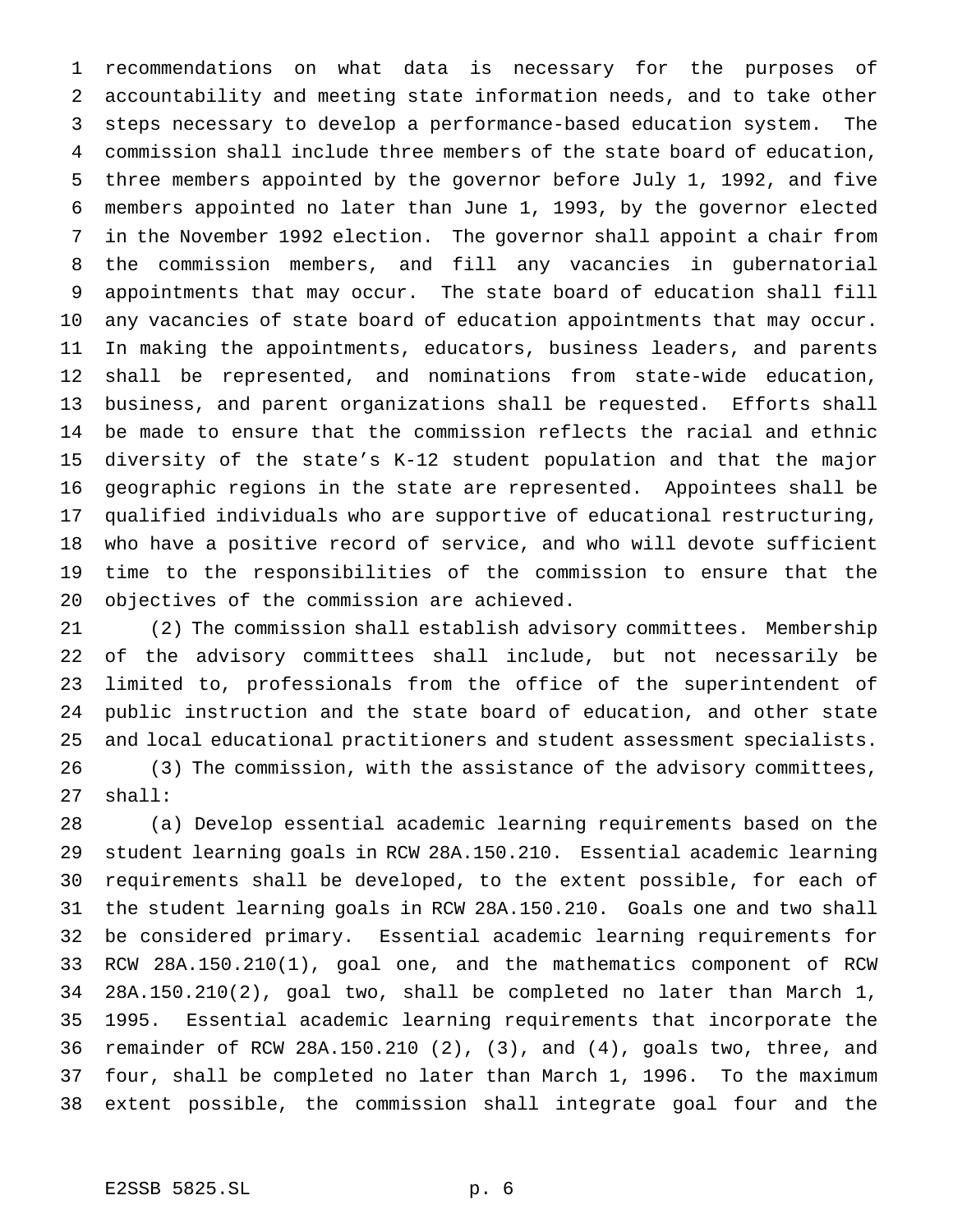knowledge and skill areas in the other goals in the development of the essential academic learning requirements;

 (b)(i) The commission and superintendent of public instruction 4 shall ((present to the state board of education and superintendent of public instruction)) develop a state-wide academic assessment system for use in the elementary, middle, and high school years designed to 7 determine if each student has ((mastered)) learned the essential academic learning requirements identified in (a) of this subsection. The academic assessment system shall include a variety of assessment methods, including criterion-referenced and performance-based measures. Performance standards for determining if a student has successfully 12 completed an assessment shall be ((initially)) determined by the commission and the superintendent of public instruction in consultation with the advisory committees required in subsection (2) of this section.

 (ii) The assessment system shall be designed so that the results under the assessment system are used by educators as tools to evaluate instructional practices, and to initiate appropriate educational 19 support for students who have not ((mastered)) learned the essential academic learning requirements at the appropriate periods in the student's educational development.

 (iii) Assessments measuring the essential academic learning 23 requirements ((developed for RCW 28A.150.210(1) and the mathematics 24 component of RCW  $28A.150.210(2)$  referred to in this section as reading, writing, communications, and mathematics shall be developed and initially implemented by the commission before transferring the 27 assessment system to the superintendent of public instruction on June 28 30, 1999. The elementary assessments for reading, writing, communications, and mathematics shall be available for use by school districts no later than the 1996-97 school year, the middle school assessment no later than the 1997-98 school year, and the high school assessment no later than the 1998-99 school year, unless the legislature takes action to delay or prevent implementation of the assessment system and essential academic learning requirements. Assessments measuring the essential academic learning requirements developed for the science component of RCW 28A.150.210(2) at the middle school and high school levels shall be available for use by districts 38 no later than the 1998-99 school year)) shall be available for voluntary use by school districts and shall be required to be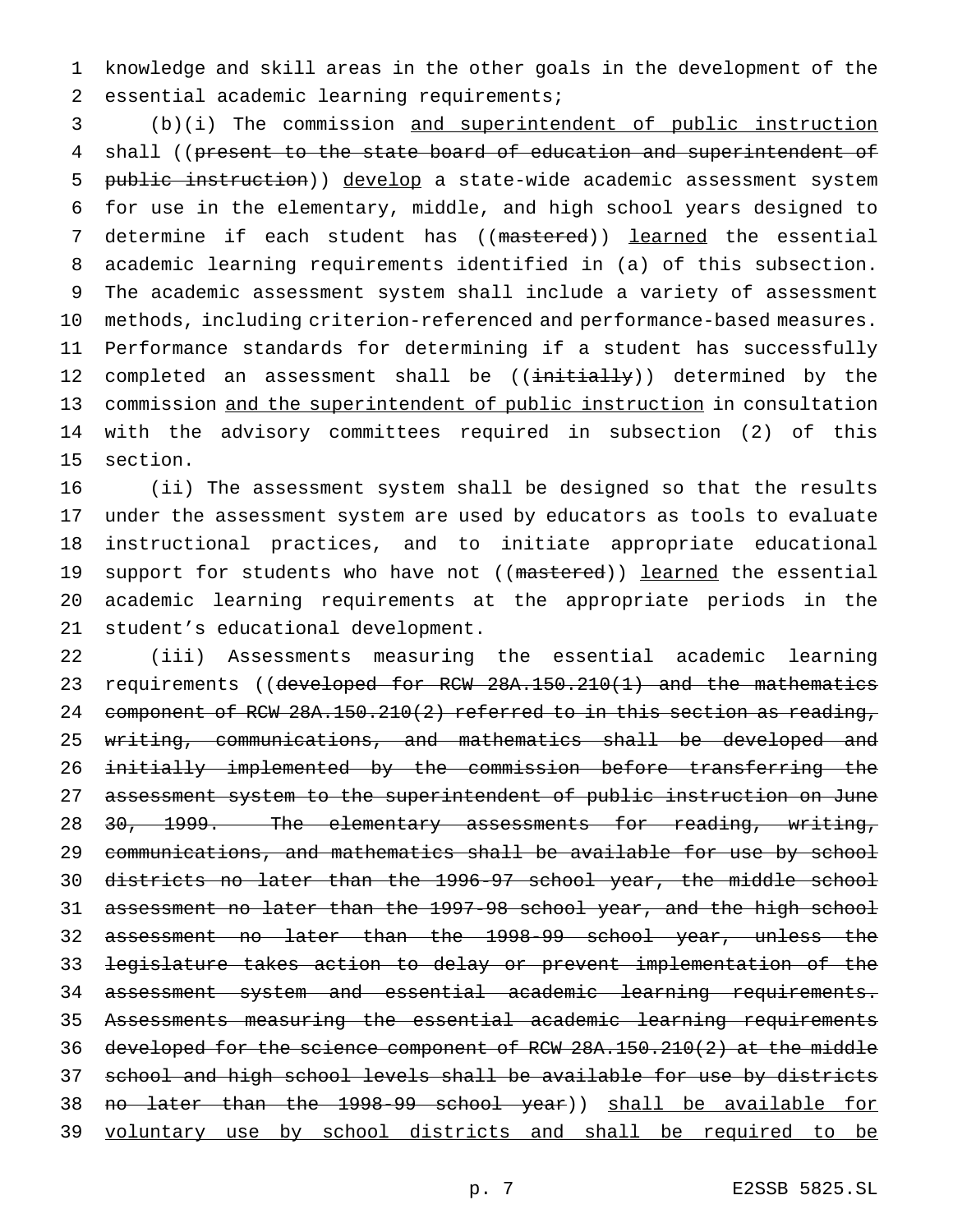administered by school districts according to the following schedule unless the legislature takes action to delay or prevent implementation of the assessment system and essential academic learning requirements.

| $\overline{4}$  |                            | Assessments     | Assessments    |
|-----------------|----------------------------|-----------------|----------------|
| 5               |                            | available for   | required to be |
| 6               |                            | voluntary use   | administered   |
| 7               |                            | (School years)  | (School years) |
| 8               | Reading, Writing,          |                 |                |
| 9               | Communication, Mathematics |                 |                |
| 10              | - Elementary school        | <u> 1996–97</u> | 1997-98        |
| 11              | - Middle school            | 1997-98         | $2000 - 01$    |
| 12 <sub>1</sub> | <u>- High school</u>       | 1998-99         | $2000 - 01$    |
| 13              | Science                    |                 |                |
| 14              | - Middle and high school   | 1999-00         | $2000 - 01$    |
| 15 <sub>1</sub> | - Elementary school        | $2001 - 02$     | $2004 - 05$    |
| 16              | Social Studies             |                 |                |
| 17 <sub>2</sub> | - Elementary, middle,      | $2002 - 03$     | $2005 - 06$    |
| 18              | and high school            |                 |                |
| 19              | Arts                       |                 |                |
| 20              | - Middle and high school   | $2003 - 04$     | $2006 - 07$    |
| 21              | - Elementary school        | $2003 - 04$     | $2007 - 08$    |
| 22              | Health, Fitness            |                 |                |
| 23              | - Middle and high school   | $2003 - 04$     | $2006 - 07$    |
| 24              | - Elementary school        | $2003 - 04$     | $2007 - 08$    |

 The completed assessments and assessments still in development 26 shall be transferred by the commission on student learning to the 27 superintendent of public instruction by June 30, 1999((<del>, unless the</del> 28 legislature takes action to delay implementation of the assessment 29 system and essential academic learning requirements. The superintendent shall continue the development of assessments on the 31 following schedule: The history, civics, and geography assessments at 32 the middle and high school levels shall be available for use by 33 districts no later than the 2000-01 school year; the arts assessment 34 for middle and high school levels shall be available for use by districts no later than the 2000-01 school year; and the health and fitness assessments for middle and high school levels shall be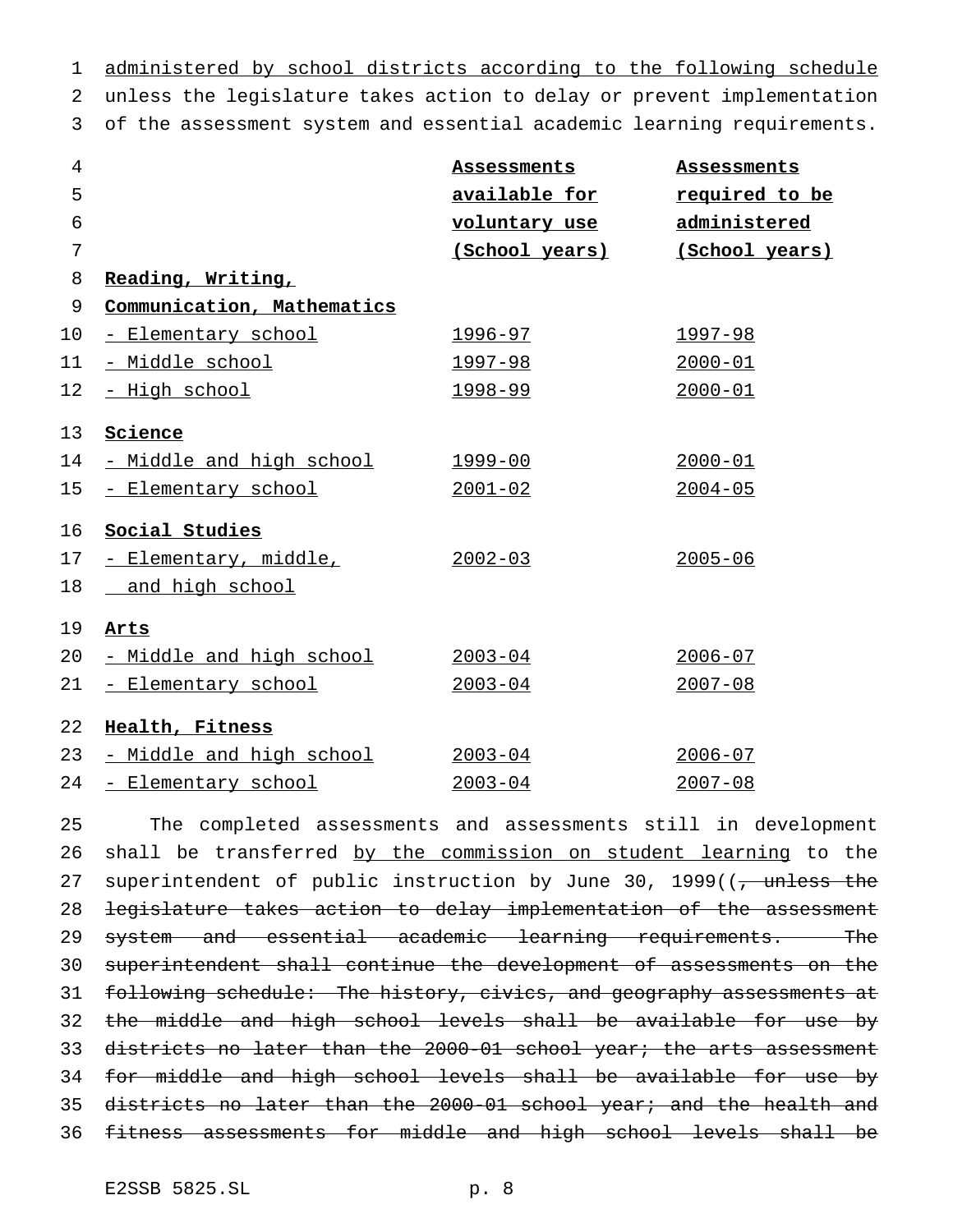available no later than the 2001-02 school year. The elementary science assessment shall be available for use by districts not later than the 2001-02 school year. The commission or the superintendent, as applicable, shall upon request, provide opportunities for the education committees of the house of representatives and the senate to review the assessments and proposed modifications to the essential academic 7 learning requirements before the modifications are adopted. By December 15, 1998, the commission on student learning shall recommend to the appropriate committees of the legislature a revised timeline for 10 implementing these assessments and when the school districts should be required to participate. All school districts shall be required to 12 participate in the history, civics, geography, arts, health, fitness, 13 and elementary science assessments in the third year after the 14 assessments are available to school districts)).

15 (iv) To the maximum extent possible, the commission and the 16 superintendent of public instruction shall integrate knowledge and skill areas in development of the assessments.

 $((\overleftrightarrow{iv}))$  Assessments for goals three and four of RCW 28A.150.210 shall be integrated in the essential academic learning requirements and 20 assessments for goals one and two. ((Before the 1997-98 school year, 21 the elementary assessment system in reading, writing, communications, 22 and mathematics shall be optional. School districts that desire to participate before the 1997-98 school year shall notify the commission on student learning in a manner determined by the commission. Beginning in the 1997-98 school year, school districts shall be required to participate in the elementary assessment system for 27 reading, writing, communications, and mathematics. Before the 2000-01 school year, participation by school districts in the middle school and high school assessment system for reading, writing, communications, mathematics, and science shall be optional. School districts that desire to participate before the 1998-99 school year shall notify the commission on student learning in a manner determined by the commission on student learning. Schools that desire to participate after the 1998-99 school year, shall notify the superintendent of public instruction in a manner determined by the superintendent. Beginning in the 2000-01 school year, all school districts shall be required to 37 participate in the assessment system for reading, writing, communications, mathematics, and science.))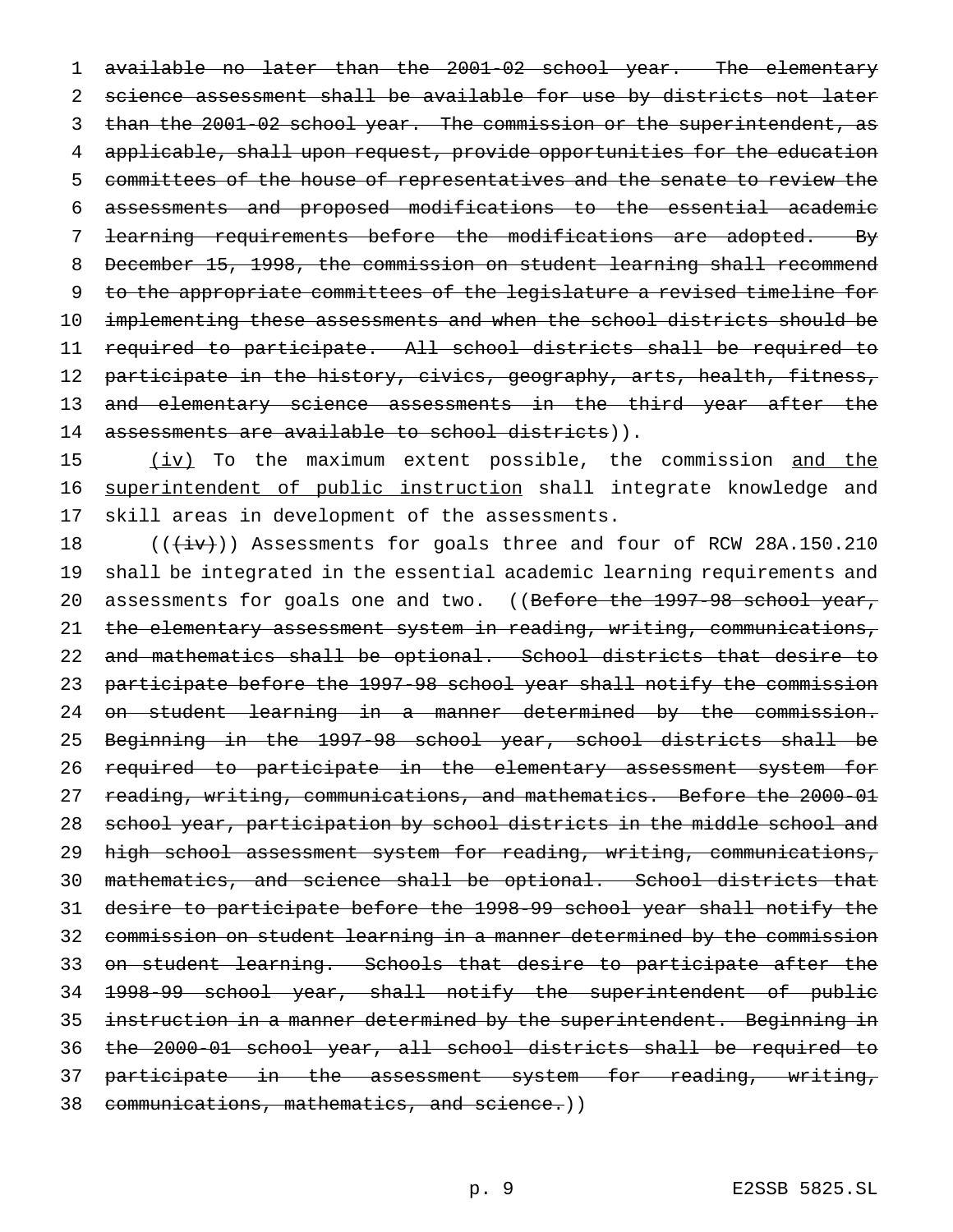(v) The commission on student learning may modify the essential 2 academic learning requirements and the assessments ((for reading, 3 writing, communications, mathematics, and science)), as needed, before 4 June 30, 1999. The superintendent of public instruction may modify the essential academic learning requirements and the assessments, as needed, after June 30, 1999. The commission and superintendent shall, upon request, provide opportunities for the education committees of the house of representatives and the senate to review the assessments and proposed modifications to the essential academic learning requirements before the modifications are adopted.

11 (vi) The commission and the superintendent of public instruction shall develop assessments that are directly related to the essential academic learning requirements, and are not biased toward persons with different learning styles, racial or ethnic backgrounds, or on the basis of gender;

 (c) After a determination is made by the state board of education that the high school assessment system has been implemented and that it is sufficiently reliable and valid, successful completion of the high school assessment shall lead to a certificate of mastery. The certificate of mastery shall be obtained by most students at about the age of sixteen, and is evidence that the student has successfully mastered the essential academic learning requirements during his or her educational career. The certificate of mastery shall be required for graduation but shall not be the only requirement for graduation. The commission shall make recommendations to the state board of education regarding the relationship between the certificate of mastery and high school graduation requirements. Upon achieving the certificate of mastery, schools shall provide students with the opportunity to pursue career and educational objectives through educational pathways that emphasize integration of academic and vocational education. Educational pathways may include, but are not limited to, programs such as work-based learning, school-to-work transition, tech prep, vocational-technical education, running start, and preparation for technical college, community college, or university education. Any middle school, junior high school, or high school using educational pathways shall ensure that all participating students will continue to have access to the courses and instruction necessary to meet admission requirements at baccalaureate institutions. Students shall be allowed to enter the educational pathway of their choice. Before accepting a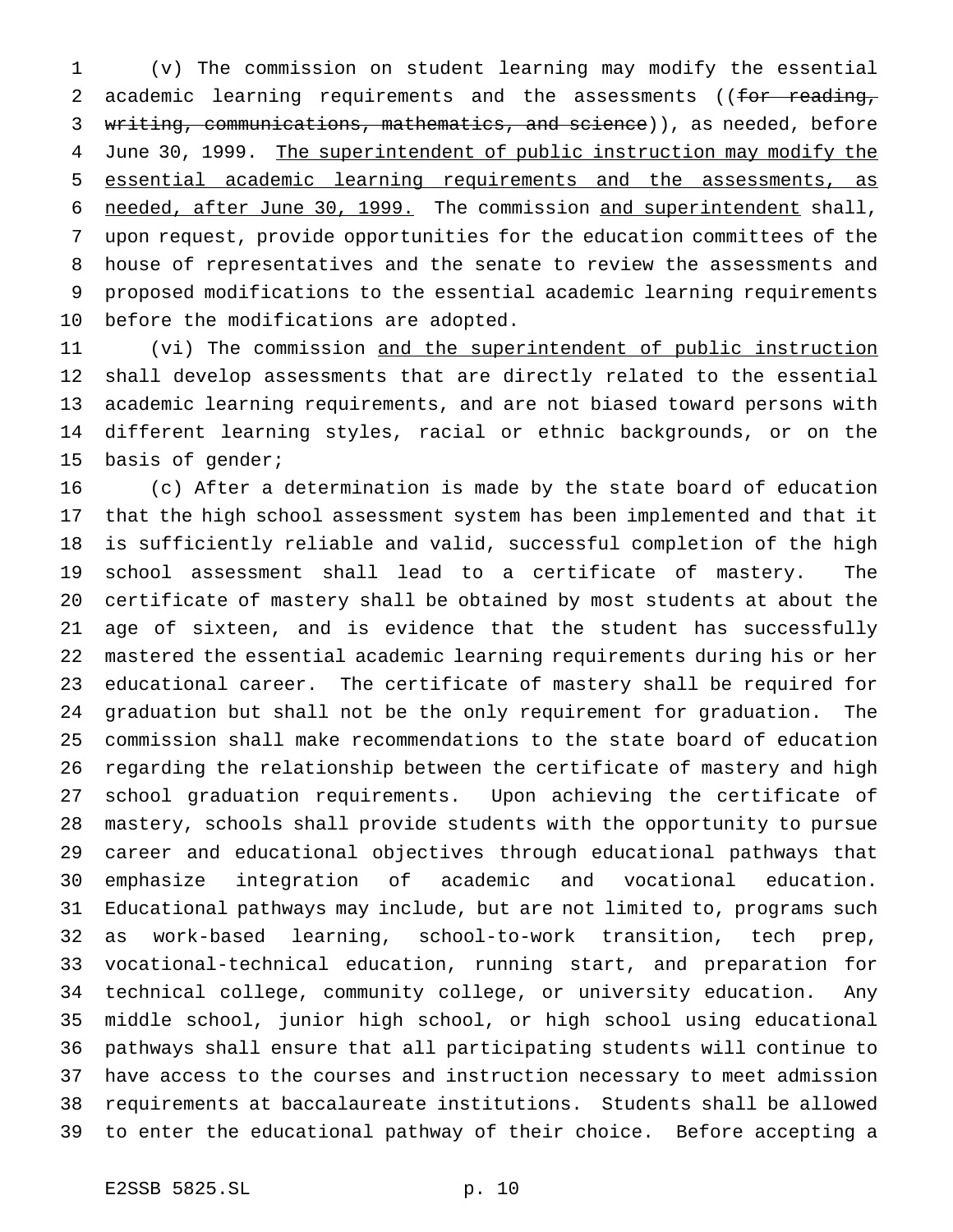student into an educational pathway, the school shall inform the student's parent of the pathway chosen, the opportunities available to the student through the pathway, and the career objectives the student will have exposure to while pursuing the pathway. Parents and students dissatisfied with the opportunities available through the selected educational pathway shall be provided with the opportunity to transfer the student to any other pathway provided in the school. Schools may not develop educational pathways that retain students in high school beyond the date they are eligible to graduate, and may not require students who transfer between pathways to complete pathway requirements beyond the date the student is eligible to graduate;

 (d) Consider methods to address the unique needs of special education students when developing the assessments in (b) and (c) of this subsection;

 (e) Consider methods to address the unique needs of highly capable students when developing the assessments in (b) and (c) of this subsection;

 (f) Develop recommendations on the time, support, and resources, including technical assistance, needed by schools and school districts to help students achieve the essential academic learning requirements. These recommendations shall include an estimate for the legislature, superintendent of public instruction, and governor on the expected cost 23 of implementing the academic assessment system;

 (g) Develop recommendations for consideration by the higher education coordinating board for adopting college and university entrance requirements for public school students that are consistent with the essential academic learning requirements and the certificate of mastery;

 (h) Review current school district data reporting requirements for the purposes of accountability and meeting state information needs. The commission on student learning shall report recommendations to the joint select committee on education restructuring by September 15, 1996, on:

 (i) What data is necessary to compare how school districts are performing before the essential academic learning requirements and the assessment system are implemented with how school districts are performing after the essential academic learning requirements and the 38 assessment system are implemented; and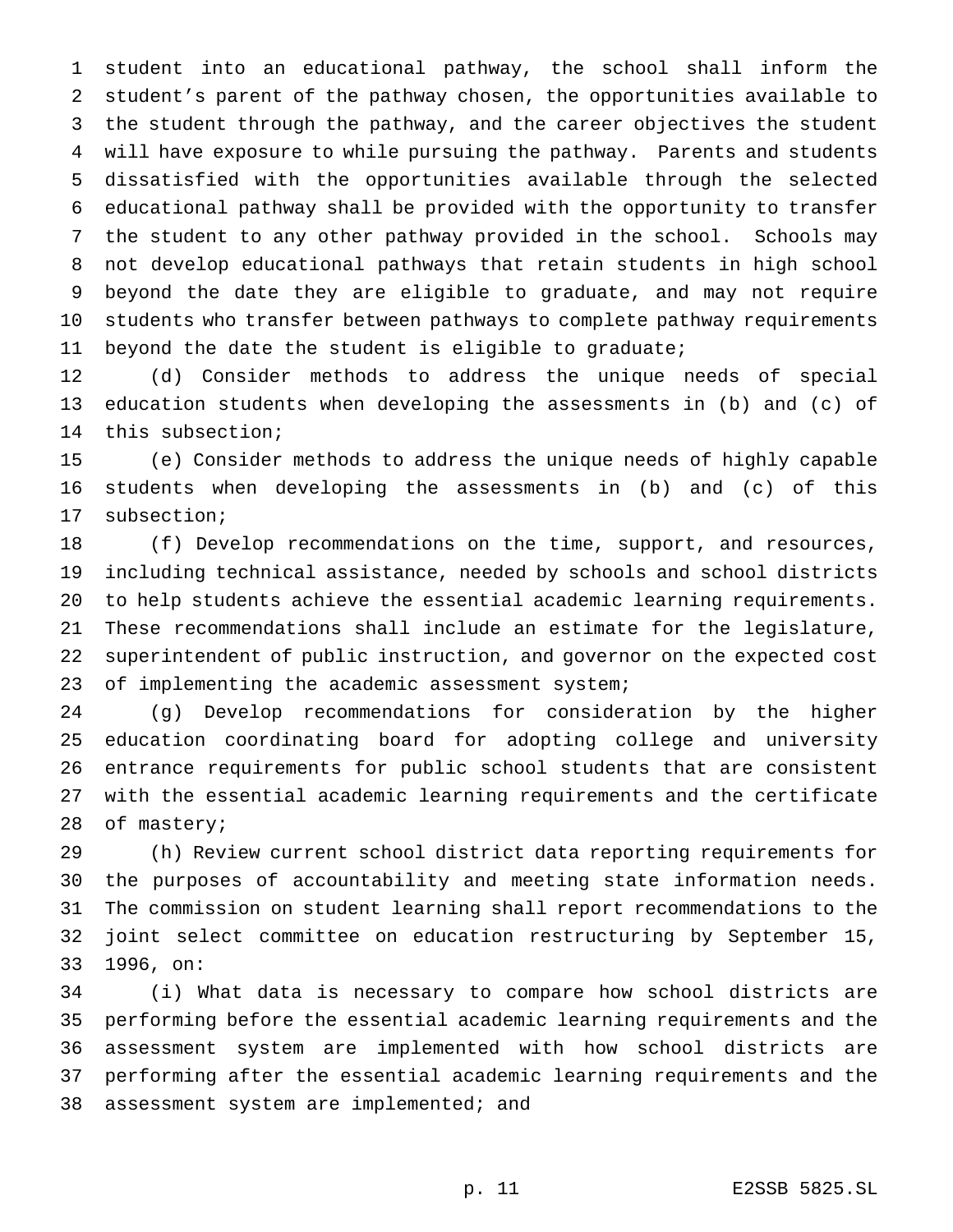(ii) What data is necessary pertaining to school district reports under the accountability systems developed by the commission on student learning under this section;

 (i) Recommend to the legislature, governor, state board of education, and superintendent of public instruction:

 (i) A state-wide accountability system to monitor and evaluate accurately and fairly at elementary, middle, and high schools the level of learning occurring in individual schools and school districts with regard to the goals included in RCW 28A.150.210 (1) through (4). The accountability system must assess each school individually against its own baseline, schools with similar characteristics, and schools state- wide. The system shall include school-site, school district, and state-level accountability reports;

 (ii) A school assistance program to help schools and school districts that are having difficulty helping students meet the essential academic learning requirements as measured by performance on 17 the elementary, middle school, and high school assessments;

 (iii) A system to intervene in schools and school districts in which significant numbers of students persistently fail to learn the essential academic learning requirements or meet the standards established for the elementary, middle school, and high school 22 assessments; and

 (iv) An awards program to provide incentives to school staff to help their students learn the essential academic learning requirements, with each school being assessed individually against its own baseline, schools with similar characteristics, and the state-wide average. Incentives shall be based on the rate of percentage change of students achieving the essential academic learning requirements and progress on meeting the state-wide average. School staff shall determine how the awards will be spent.

 The commission shall make recommendations regarding a state-wide accountability system for reading in grades kindergarten through four by November 1, 1997. Recommendations for an accountability system in the other subject areas and grade levels shall be made no later than June 30, 1999;

 (j) Report annually by December 1st to the legislature, the governor, the superintendent of public instruction, and the state board of education on the progress, findings, and recommendations of the commission; and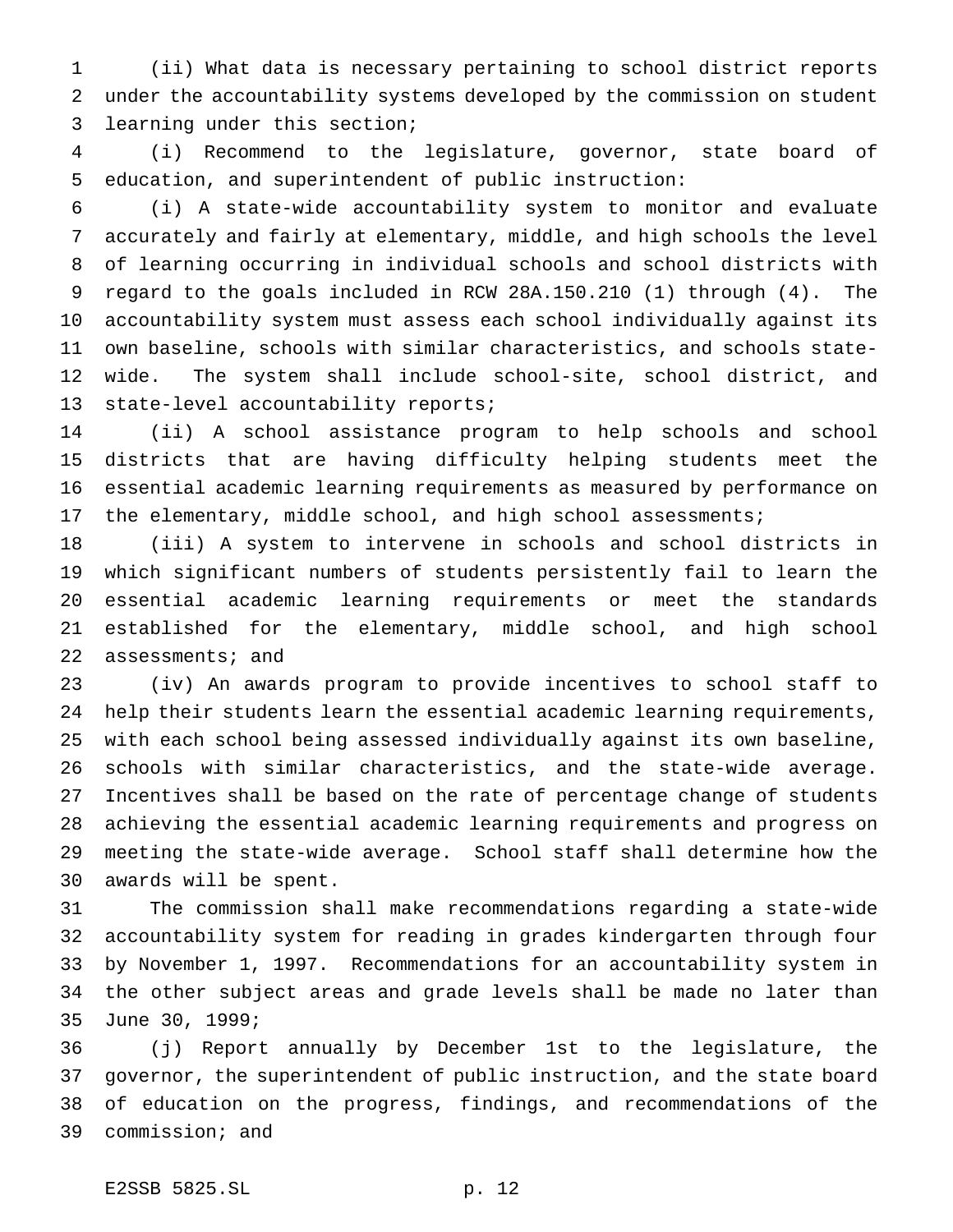(k) Make recommendations to the legislature and take other actions necessary or desirable to help students meet the student learning goals.

 (4) The commission shall coordinate its activities with the state board of education and the office of the superintendent of public instruction.

 (5) The commission shall seek advice broadly from the public and all interested educational organizations in the conduct of its work, including holding periodic regional public hearings.

 (6) The commission shall select an entity to provide staff support and the office of the superintendent of public instruction shall provide administrative oversight and be the fiscal agent for the commission. The commission may direct the office of the superintendent of public instruction to enter into subcontracts, within the commission's resources, with school districts, teachers, higher education faculty, state agencies, business organizations, and other individuals and organizations to assist the commission in its deliberations.

 (7) Members of the commission shall be reimbursed for travel expenses as provided in RCW 43.03.050 and 43.03.060.

 (8)(a) By September 30, 1997, the commission on student learning, the state board of education, and the superintendent of public instruction shall jointly present recommendations to the education committees of the house of representatives and the senate regarding the high school assessments, the certificate of mastery, and high school graduation requirements.

 In preparing recommendations, the commission on student learning shall convene an ad hoc working group to address questions, including: (i) What type of document shall be used to identify student performance and achievement and how will the document be described?

 (ii) Should the students be required to pass the high school assessments in all skill and content areas, or only in select skill and content areas, to graduate?

 (iii) How will the criteria for establishing the standards for passing scores on the assessments be determined?

 (iv) What timeline should be used in phasing-in the assessments as a graduation requirement?

 (v) What options may be used in demonstrating how the results of the assessments will be displayed in a way that is meaningful to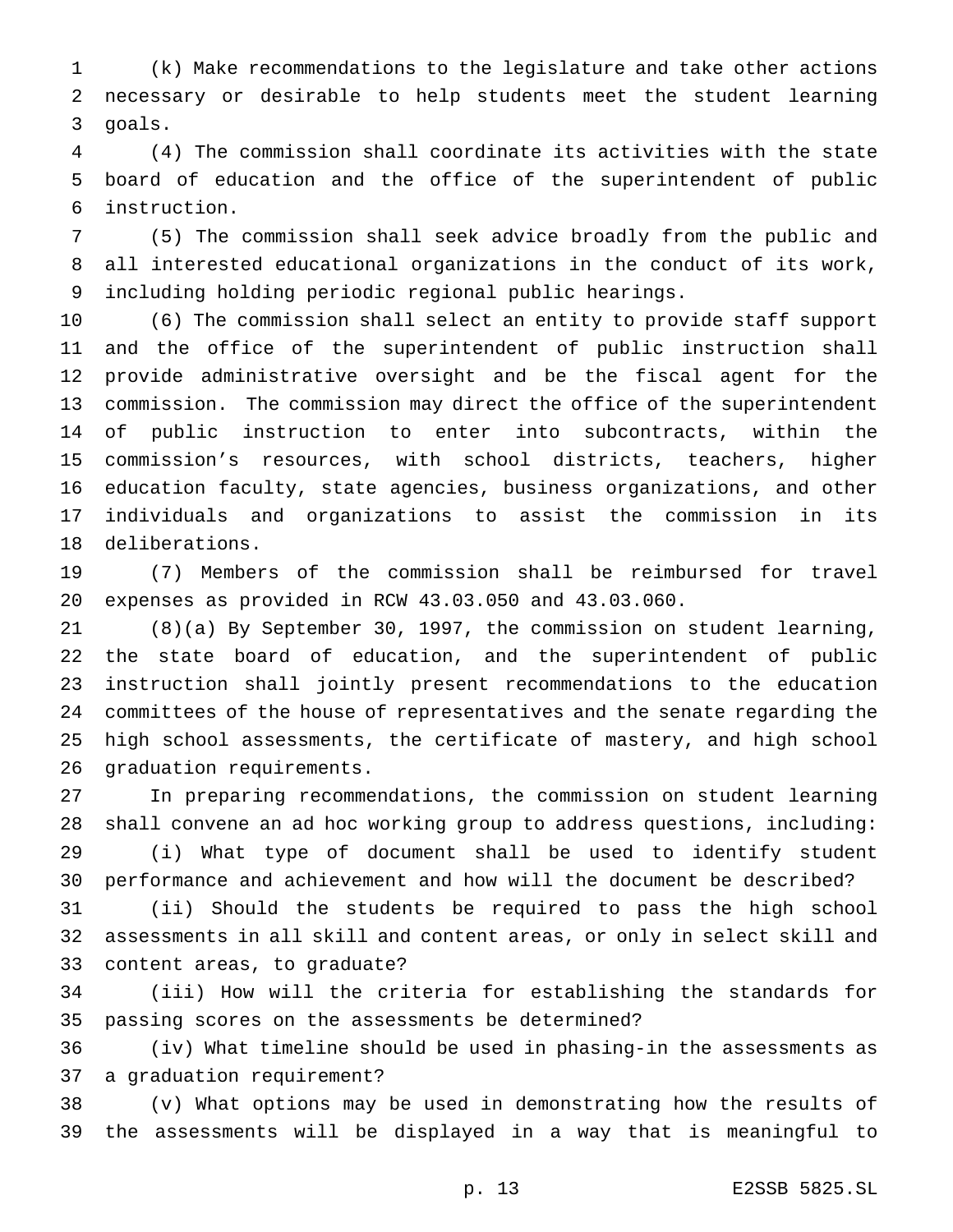students, parents, institutions of higher education, and potential employers?

 (vi) Are there other or additional methods by which the assessments could be used to identify achievement such as endorsements, standards of proficiency, merit badges, or levels of achievement?

 (vii) Should the assessments and certificate of mastery be used to satisfy college or university entrance criteria for public school students? If yes, how should these methods be phased-in?

 (b) The ad hoc working group shall report its recommendations to the commission on student learning, the state board of education, and the superintendent of public instruction by June 15, 1997. The commission shall report the ad hoc working group's recommendations to the education committees of the house of representatives and senate by July 15, 1997. Final recommendations of the commission on student learning, the state board of education, and the superintendent of public instruction shall be presented to the education committees of the house of representatives and the senate by September 30, 1997.

 (9) The Washington commission on student learning shall expire on June 30, 1999.

**Part 6**

#### **Miscellaneous**

 NEW SECTION. **Sec. 601.** Part headings used in this act are not any part of the law.

 **Sec. 602.** RCW 28A.230.250 and 1990 c 101 s 4 are each amended to read as follows:

 The superintendent of public instruction shall coordinate both the 27 procedures and the content of the ((eighth and eleventh grade 28 assessments)) tests and assessments required by the state to maximize the value of the information provided to students as they progress 30 ((from eighth grade through high school)) and to teachers and parents about students' talents, interests, and academic needs or deficiencies so that appropriate programs can be provided to enhance the likelihood 33 of students' success both in ((terms of high)) school ((graduation)) 34 and beyond ((high school)).